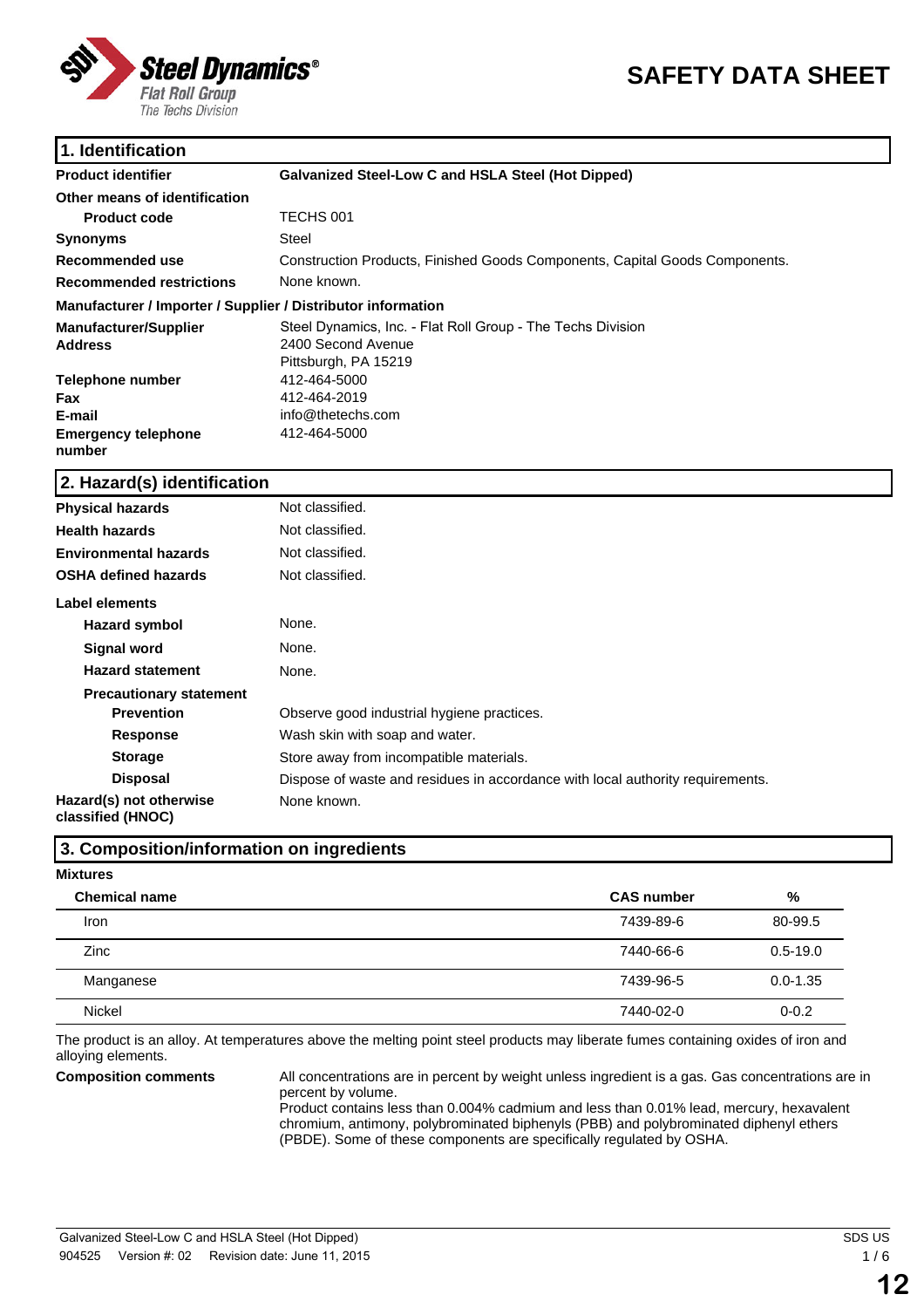| 4. First-aid measures                                                     |                                                                                                                                                                                                                                                                                                                                                                                  |
|---------------------------------------------------------------------------|----------------------------------------------------------------------------------------------------------------------------------------------------------------------------------------------------------------------------------------------------------------------------------------------------------------------------------------------------------------------------------|
| <b>Inhalation</b>                                                         | In case of inhalation of fumes from heated product: Move into fresh air and keep at rest. Get<br>medical attention if symptoms persist. If breathing is difficult, give oxygen. If breathing stops,<br>provide artificial respiration.                                                                                                                                           |
| <b>Skin contact</b>                                                       | Contact with dust: Wash skin with soap and water. Cuts or abrasions should be treated promptly<br>with thorough cleansing of the affected area. In case of burns with hot metal, rinse with plenty of<br>cold water. If burns are severe, consult a physician.                                                                                                                   |
| Eye contact                                                               | Any material that contacts the eye should be washed out immediately with water. If easy to do,<br>remove contact lenses. Do not rub eye. Get medical attention if irritation develops and persists.                                                                                                                                                                              |
| Ingestion                                                                 | Not likely, due to the form of the product. However, ingestion of dusts generated during working<br>operations may cause nausea and vomiting.                                                                                                                                                                                                                                    |
| <b>Most important</b><br>symptoms/effects, acute and<br>delayed           | Symptoms can include irritation, redness, scratching of the cornea, and tearing. Mechanical<br>rubbing may increase skin irritation. Heating above the melting point releases metallic oxides<br>which may cause metal fume fever by inhalation. The symptoms are shivering, fever, malaise and<br>muscular pain.                                                                |
| <b>General information</b>                                                | Processing may generate hazardous fumes and dusts.                                                                                                                                                                                                                                                                                                                               |
| 5. Fire-fighting measures                                                 |                                                                                                                                                                                                                                                                                                                                                                                  |
| Suitable extinguishing media                                              | This material will not burn. Use fire-extinguishing media appropriate for surrounding materials.                                                                                                                                                                                                                                                                                 |
| <b>Unsuitable extinguishing</b><br>media                                  | None.                                                                                                                                                                                                                                                                                                                                                                            |
| Specific hazards arising from<br>the chemical                             | Metallic coating will begin to melt around 427°C (800°F) and the metal will begin to melt around<br>1510°C (2750°F). This product will proceed to a liquid and will form irritating and toxic gaseous<br>metallic oxides at extremely high temperatures.                                                                                                                         |
| Special protective equipment<br>and precautions for firefighters          | Self-contained breathing apparatus and full protective clothing must be worn in case of fire.                                                                                                                                                                                                                                                                                    |
| <b>Fire-fighting</b><br>equipment/instructions                            | Use standard firefighting procedures and consider the hazards of other involved materials.                                                                                                                                                                                                                                                                                       |
| 6. Accidental release measures                                            |                                                                                                                                                                                                                                                                                                                                                                                  |
| Personal precautions,<br>protective equipment and<br>emergency procedures | Cold solid metal: No special precautions are necessary beyond normal good hygiene practices.<br>See Section 8 of the SDS for additional personal protection advice when handling this product. Hot<br>metal: Avoid contact with hot material. Wear protective clothing as described in Section 8 of this<br>safety data sheet. Avoid generation and spreading of dust and fumes. |
| <b>Methods and materials for</b><br>containment and cleaning up           | In the event of a spill or accidental release, notify relevant authorities in accordance with all<br>applicable regulations. Collect dust using a vacuum cleaner equipped with HEPA filter.<br>Steel products may be recycled.                                                                                                                                                   |
| <b>Environmental precautions</b>                                          | Metals in massive forms presents a limited hazard for the environment.                                                                                                                                                                                                                                                                                                           |
| 7. Handling and storage                                                   |                                                                                                                                                                                                                                                                                                                                                                                  |
| <b>Precautions for safe handling</b>                                      | Avoid generation and spreading of dust. Do not breathe fumes or dust from this material. Avoid<br>contact with sharp edges and hot surfaces. Use appropriate gloves and tools to ensure safe<br>handling. Follow the recommendations in ANSI Z49.1, Safety in welding and cutting<br>(ANSI=American National Standard Institute).                                                |
| Conditions for safe storage,<br>including any incompatibilities           | Store in a dry area.                                                                                                                                                                                                                                                                                                                                                             |
| 8. Exposure controls/personal protection                                  |                                                                                                                                                                                                                                                                                                                                                                                  |

### **Occupational exposure limits**

## **US. OSHA Table Z-1 Limits for Air Contaminants (29 CFR 1910.1000)**

| <b>Components</b>                | <b>Type</b> | Value                     | <b>Form</b>          |
|----------------------------------|-------------|---------------------------|----------------------|
| Manganese (CAS<br>7439-96-5)     | Ceiling     | $5 \text{ mg/m}$<br>Fume. |                      |
| Nickel (CAS 7440-02-0)           | <b>PEL</b>  | 1 $mq/m3$                 |                      |
| US. ACGIH Threshold Limit Values |             |                           |                      |
| <b>Components</b>                | Type        | Value                     | <b>Form</b>          |
|                                  |             |                           |                      |
| Manganese (CAS<br>7439-96-5)     | <b>TWA</b>  | $0.1 \text{ mg/m}$ 3      | Inhalable fraction.  |
|                                  |             | $0.02 \text{ mg/m}$ 3     | Respirable fraction. |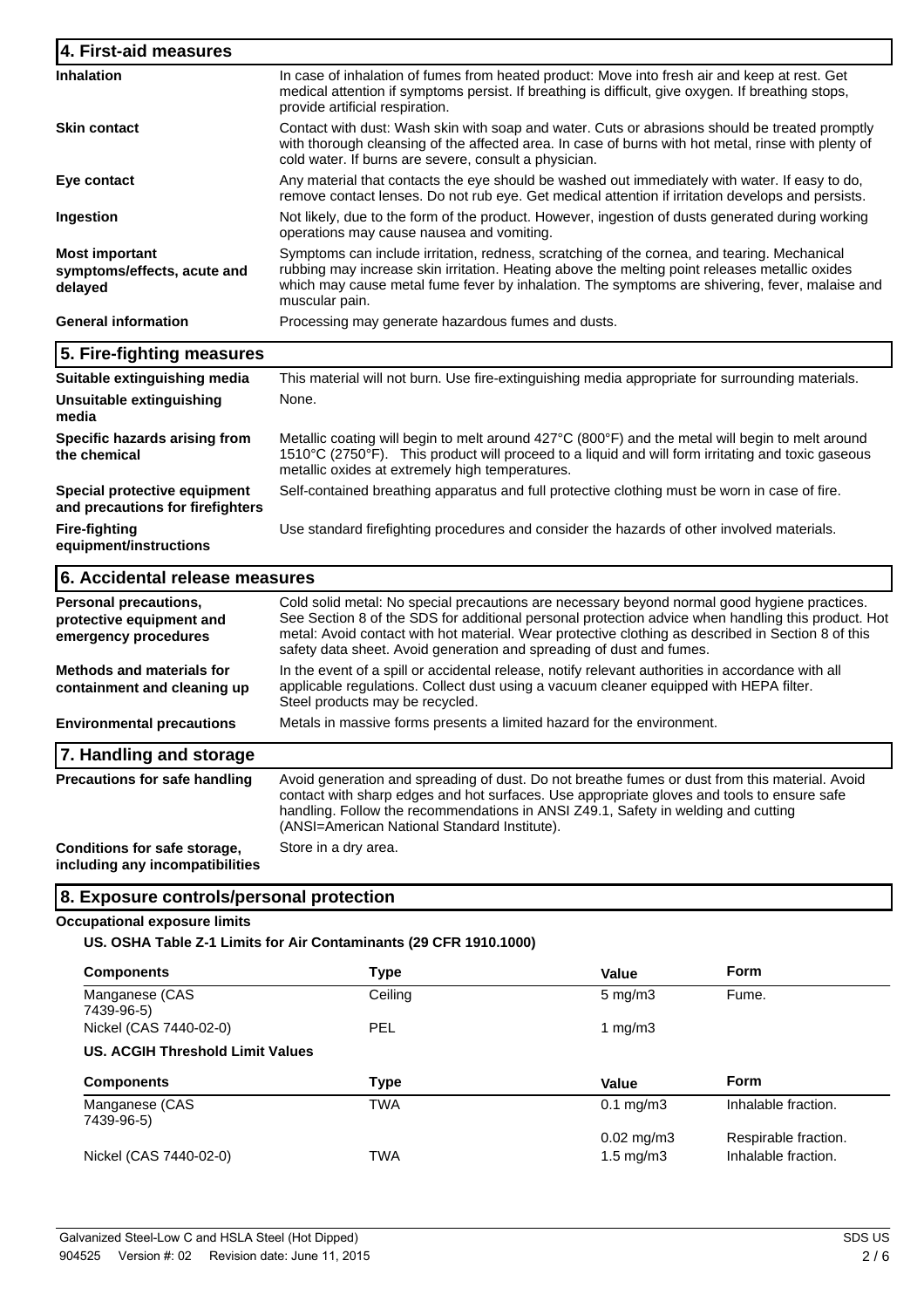#### **US. NIOSH: Pocket Guide to Chemical Hazards**

| <b>Components</b>                        | Type                                                                                                                                                                                                                                                                     | Value                                                      | <b>Form</b> |  |  |  |  |
|------------------------------------------|--------------------------------------------------------------------------------------------------------------------------------------------------------------------------------------------------------------------------------------------------------------------------|------------------------------------------------------------|-------------|--|--|--|--|
| Manganese (CAS<br>7439-96-5)             | <b>STEL</b>                                                                                                                                                                                                                                                              | $3 \text{ mg/m}$                                           | Fume.       |  |  |  |  |
|                                          | TWA                                                                                                                                                                                                                                                                      | 1 $mg/m3$                                                  | Fume.       |  |  |  |  |
| Nickel (CAS 7440-02-0)                   | TWA                                                                                                                                                                                                                                                                      |                                                            |             |  |  |  |  |
| <b>Biological limit values</b>           |                                                                                                                                                                                                                                                                          | No biological exposure limits noted for the ingredient(s). |             |  |  |  |  |
| Appropriate engineering<br>controls      | Use local exhaust when welding, burning, sawing, brazing, grinding or machining to prevent<br>excessive dust or fume exposure. Inorganic lead and cadmium are specifically regulated material.<br>Consult 29 CFR 1910 for other requirement if action level is attained. |                                                            |             |  |  |  |  |
|                                          | Individual protection measures, such as personal protective equipment                                                                                                                                                                                                    |                                                            |             |  |  |  |  |
| <b>Eye/face protection</b>               | Use of safety glasses or goggles is required for welding, burning, sawing, brazing, grinding or<br>machining operations.                                                                                                                                                 |                                                            |             |  |  |  |  |
| <b>Skin protection</b>                   |                                                                                                                                                                                                                                                                          |                                                            |             |  |  |  |  |
| <b>Hand protection</b>                   | Wear suitable protective gloves to prevent contact, cuts and abrasions.                                                                                                                                                                                                  |                                                            |             |  |  |  |  |
| Other                                    | Risk of contact: Wear suitable protective clothing.                                                                                                                                                                                                                      |                                                            |             |  |  |  |  |
| <b>Respiratory protection</b>            | Not normally needed. Use a NIOSH/MSHA approved respirator if there is a risk of exposure to<br>dust/fume at levels exceeding the exposure limits.                                                                                                                        |                                                            |             |  |  |  |  |
| <b>Thermal hazards</b>                   | When material is heated, wear gloves to protect against thermal burns. Thermally protective apron<br>and long sleeves are recommended when volume of hot material is significant.                                                                                        |                                                            |             |  |  |  |  |
| <b>General hygiene</b><br>considerations | Always observe good personal hygiene measures, such as washing after handling the material<br>and before eating, drinking, and/or smoking. Routinely wash work clothing and protective<br>equipment to remove contaminants.                                              |                                                            |             |  |  |  |  |

## **9. Physical and chemical properties**

| Appearance                                        | Massive, solid metal.                                                            |
|---------------------------------------------------|----------------------------------------------------------------------------------|
| <b>Physical state</b>                             | Solid.                                                                           |
| Form                                              | Solid.                                                                           |
| Color                                             | Metallic gray.                                                                   |
| Odor                                              | None.                                                                            |
| <b>Odor threshold</b>                             | Not applicable.                                                                  |
| pH                                                | Not applicable.                                                                  |
| <b>Melting point/freezing point</b>               | 2751.8 °F (1511 °C) Base metal, 798.8 - 899.6 °F (426 - 482 °C) Metallic Coating |
| Initial boiling point and boiling<br>range        | Not applicable.                                                                  |
| <b>Flash point</b>                                | Not applicable.                                                                  |
| <b>Evaporation rate</b>                           | Not applicable.                                                                  |
| Flammability (solid, gas)                         | Not applicable.                                                                  |
| Upper/lower flammability or explosive limits      |                                                                                  |
| <b>Flammability limit - lower</b><br>(%)          | Not applicable.                                                                  |
| <b>Flammability limit - upper</b><br>(%)          | Not applicable.                                                                  |
| Explosive limit - lower (%)                       | Not applicable.                                                                  |
| Explosive limit - upper (%)                       | Not applicable.                                                                  |
| Vapor pressure                                    | Not applicable.                                                                  |
| Vapor density                                     | Not applicable.                                                                  |
| <b>Relative density</b>                           | Not available.                                                                   |
| Solubility(ies)                                   |                                                                                  |
| Solubility (water)                                | Insoluble in water.                                                              |
| <b>Partition coefficient</b><br>(n-octanol/water) | Not applicable.                                                                  |
| <b>Auto-ignition temperature</b>                  | Not applicable.                                                                  |
| <b>Decomposition temperature</b>                  | Not available.                                                                   |
| <b>Viscosity</b>                                  | Not applicable.                                                                  |
|                                                   |                                                                                  |

# **10. Stability and reactivity**

**Reactivity** The product is stable and non-reactive under normal conditions of use, storage and transport.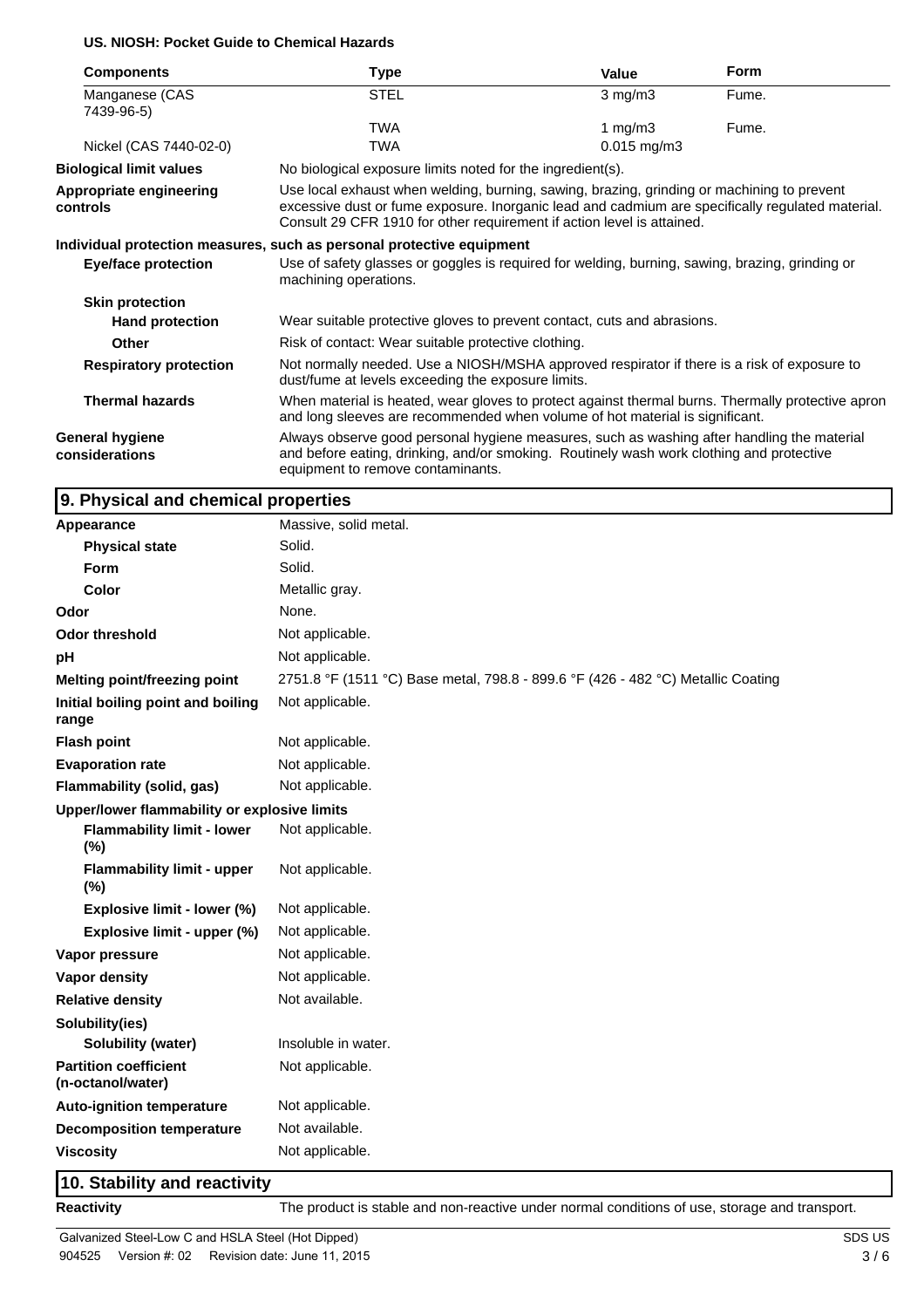| <b>Chemical stability</b>                    | Stable at normal conditions.                                          |
|----------------------------------------------|-----------------------------------------------------------------------|
| <b>Possibility of hazardous</b><br>reactions | Contact with strong acids will release highly flammable hydrogen gas. |
| <b>Conditions to avoid</b>                   | Contact with incompatible materials.                                  |
| Incompatible materials                       | Strong acids.                                                         |
| <b>Hazardous decomposition</b><br>products   | Metal oxides.                                                         |

#### **11. Toxicological information**

| Information on likely routes of exposure                                           |                                                                                                                                                                                                                                                                                                                                                                                                                                                                                 |
|------------------------------------------------------------------------------------|---------------------------------------------------------------------------------------------------------------------------------------------------------------------------------------------------------------------------------------------------------------------------------------------------------------------------------------------------------------------------------------------------------------------------------------------------------------------------------|
| <b>Ingestion</b>                                                                   | Solid steel: Not relevant, due to the form of the product. However, ingestion of dusts generated<br>during working operations may cause nausea and vomiting.                                                                                                                                                                                                                                                                                                                    |
| <b>Inhalation</b>                                                                  | No inhalation hazard under normal conditions. Welding, burning, sawing, brazing, grinding or<br>machining operations may generate fumes and dusts of metal oxides. High concentrations of<br>freshly formed fumes/dusts of metal oxides can produce symptoms of metal fume fever. Typical<br>symptoms last 12 to 48 hours and are characterized by metallic taste in the mouth, dryness, and<br>irritation of the throat, followed by weakness, muscle pain, fever, and chills. |
| <b>Skin contact</b>                                                                | Under normal conditions of intended use, this material does not pose a risk to health. Dust may<br>irritate skin. Contact with hot material can cause thermal burns which may result in permanent<br>damage.                                                                                                                                                                                                                                                                    |
| Eye contact                                                                        | Under normal conditions of intended use, this material does not pose a risk to health. Contact with<br>hot material can cause thermal burns which may result in permanent damage. Grinding and<br>sanding this product may generate dust. Dust may irritate the eyes.                                                                                                                                                                                                           |
| Symptoms related to the<br>physical, chemical and<br>toxicological characteristics | Symptoms include itching, burning, redness, and tearing of eyes. Mechanical irritation of skin.<br>Heating above the melting point releases metallic oxides which may cause metal fume fever by<br>inhalation. The symptoms are shivering, fever, malaise and muscular pain.                                                                                                                                                                                                    |
|                                                                                    |                                                                                                                                                                                                                                                                                                                                                                                                                                                                                 |

#### **Information on toxicological effects**

**Acute toxicity** Welding, cutting and metalizing can generate ozone. Ozone can cause irritation of eyes, nose and respiratory tract.

| <b>Components</b>                                             | <b>Species</b>                                                  | <b>Test Results</b>                                                                                                                                                                                                                                          |  |
|---------------------------------------------------------------|-----------------------------------------------------------------|--------------------------------------------------------------------------------------------------------------------------------------------------------------------------------------------------------------------------------------------------------------|--|
| Iron (CAS 7439-89-6)                                          |                                                                 |                                                                                                                                                                                                                                                              |  |
| Acute                                                         |                                                                 |                                                                                                                                                                                                                                                              |  |
| Oral                                                          |                                                                 |                                                                                                                                                                                                                                                              |  |
| LD50                                                          | Rat                                                             | 30 g/kg                                                                                                                                                                                                                                                      |  |
| Manganese (CAS 7439-96-5)                                     |                                                                 |                                                                                                                                                                                                                                                              |  |
| Acute                                                         |                                                                 |                                                                                                                                                                                                                                                              |  |
| Oral                                                          |                                                                 |                                                                                                                                                                                                                                                              |  |
| LD50                                                          | Rat                                                             | 9000 mg/kg                                                                                                                                                                                                                                                   |  |
| <b>Skin corrosion/irritation</b>                              | Not classified.                                                 |                                                                                                                                                                                                                                                              |  |
| Serious eye damage/eye<br><i>irritation</i>                   | Not classified.                                                 |                                                                                                                                                                                                                                                              |  |
| Respiratory or skin sensitization                             |                                                                 |                                                                                                                                                                                                                                                              |  |
| <b>Respiratory sensitization</b>                              | No data available.                                              |                                                                                                                                                                                                                                                              |  |
| <b>Skin sensitization</b>                                     | Contains nickel: May cause an allergic skin reaction.           |                                                                                                                                                                                                                                                              |  |
| <b>Germ cell mutagenicity</b>                                 | No data available.                                              |                                                                                                                                                                                                                                                              |  |
| Carcinogenicity                                               | For solid product: The product is not classified as carcinogen. |                                                                                                                                                                                                                                                              |  |
| <b>IARC Monographs. Overall Evaluation of Carcinogenicity</b> |                                                                 |                                                                                                                                                                                                                                                              |  |
| Nickel (CAS 7440-02-0)<br><b>NTP Report on Carcinogens</b>    |                                                                 | 2B Possibly carcinogenic to humans.                                                                                                                                                                                                                          |  |
| Nickel (CAS 7440-02-0)                                        |                                                                 | Reasonably Anticipated to be a Human Carcinogen.                                                                                                                                                                                                             |  |
| <b>Reproductive toxicity</b>                                  | No data available.                                              |                                                                                                                                                                                                                                                              |  |
| Specific target organ toxicity -<br>single exposure           | Not classified.                                                 |                                                                                                                                                                                                                                                              |  |
| Specific target organ toxicity -<br>repeated exposure         | Not classified.                                                 |                                                                                                                                                                                                                                                              |  |
| <b>Aspiration hazard</b>                                      | Not applicable for solids.                                      |                                                                                                                                                                                                                                                              |  |
| <b>Chronic effects</b>                                        | diseases.                                                       | Frequent inhalation of dust over a long period of time increases the risk of developing lung<br>Exposure to manganese fume/dust can affect the central nervous system (apathy, drowsiness,<br>weakness and other chronic symptoms such as postural tremors). |  |
| Galvanized Steel-Low C and HSLA Steel (Hot Dipped)            |                                                                 | <b>SDS US</b>                                                                                                                                                                                                                                                |  |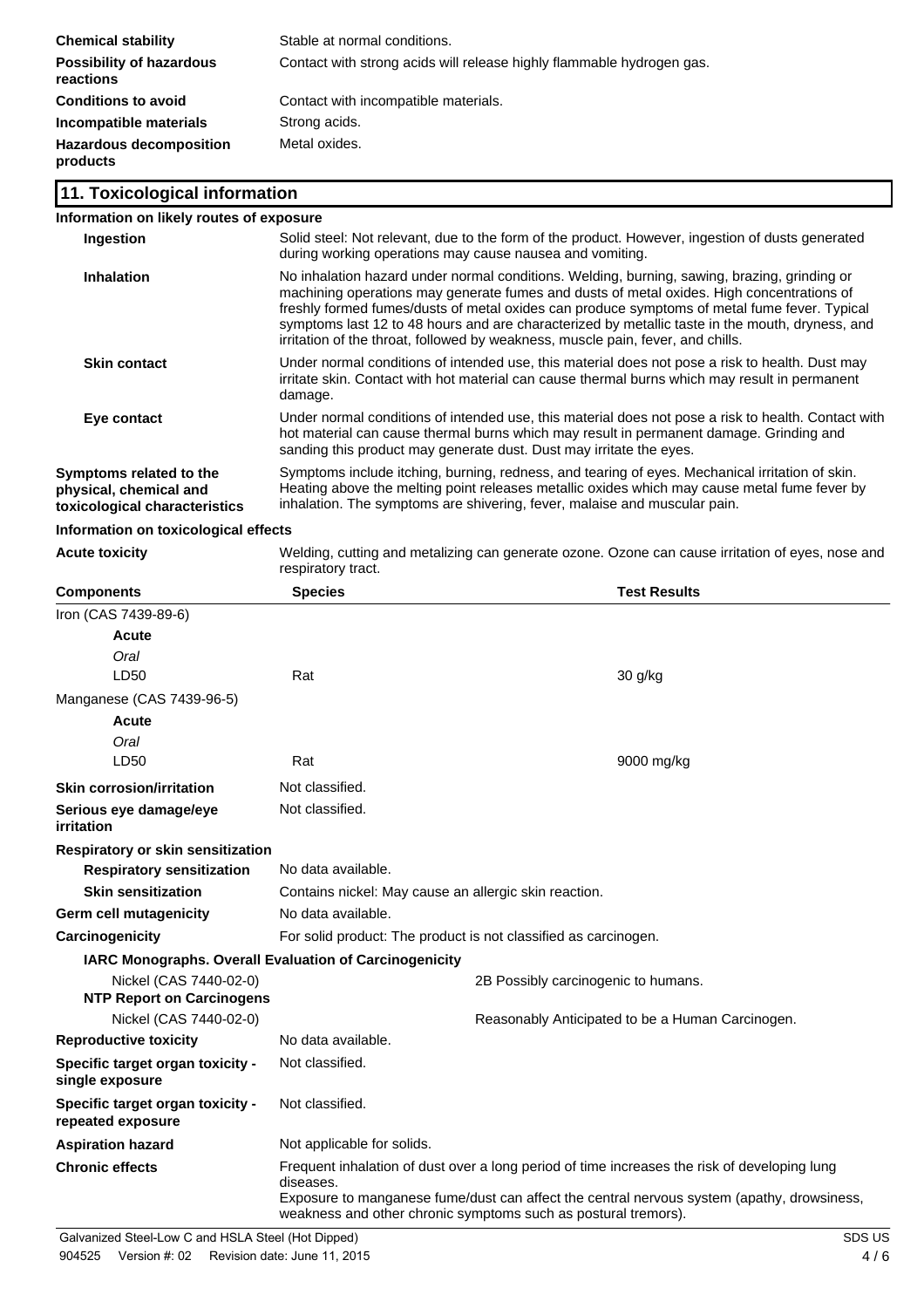**Further information** The ingredients of the alloy are bound within the product and release is not expected under normal conditions. In its manufactured and shipped state, this product is considered non-hazardous. Processing may generate hazardous fumes and dusts.

| 12. Ecological information                                                                                                                            |                                                                                                                                                                                                                                     |                                                           |  |                                                                                                 |
|-------------------------------------------------------------------------------------------------------------------------------------------------------|-------------------------------------------------------------------------------------------------------------------------------------------------------------------------------------------------------------------------------------|-----------------------------------------------------------|--|-------------------------------------------------------------------------------------------------|
| <b>Ecotoxicity</b>                                                                                                                                    |                                                                                                                                                                                                                                     | Not expected to be harmful to aquatic organisms.          |  |                                                                                                 |
| <b>Components</b>                                                                                                                                     |                                                                                                                                                                                                                                     | <b>Species</b>                                            |  | <b>Test Results</b>                                                                             |
| Iron (CAS 7439-89-6)                                                                                                                                  |                                                                                                                                                                                                                                     |                                                           |  |                                                                                                 |
| <b>Aquatic</b>                                                                                                                                        |                                                                                                                                                                                                                                     |                                                           |  |                                                                                                 |
| Fish                                                                                                                                                  | <b>LC50</b>                                                                                                                                                                                                                         | Channel catfish (Ictalurus punctatus)                     |  | $>$ 500 mg/l, 96 hours                                                                          |
| Nickel (CAS 7440-02-0)                                                                                                                                |                                                                                                                                                                                                                                     |                                                           |  |                                                                                                 |
| <b>Aquatic</b>                                                                                                                                        |                                                                                                                                                                                                                                     |                                                           |  |                                                                                                 |
| Fish                                                                                                                                                  | <b>LC50</b>                                                                                                                                                                                                                         | Fathead minnow (Pimephales promelas) 2.916 mg/l, 96 hours |  |                                                                                                 |
| Zinc (CAS 7440-66-6)                                                                                                                                  |                                                                                                                                                                                                                                     |                                                           |  |                                                                                                 |
| <b>Aquatic</b>                                                                                                                                        |                                                                                                                                                                                                                                     |                                                           |  |                                                                                                 |
| Fish                                                                                                                                                  | <b>LC50</b>                                                                                                                                                                                                                         | Rainbow trout, donaldson trout<br>(Oncorhynchus mykiss)   |  | 0.24 mg/l, 96 hours                                                                             |
| Persistence and degradability                                                                                                                         | No data available.                                                                                                                                                                                                                  |                                                           |  |                                                                                                 |
| <b>Bioaccumulative potential</b>                                                                                                                      |                                                                                                                                                                                                                                     | No data available on bioaccumulation.                     |  |                                                                                                 |
| <b>Mobility in soil</b>                                                                                                                               | Not available.                                                                                                                                                                                                                      |                                                           |  |                                                                                                 |
| <b>Mobility in general</b>                                                                                                                            |                                                                                                                                                                                                                                     | Not relevant, due to the form of the product.             |  |                                                                                                 |
| Other adverse effects                                                                                                                                 | None known.                                                                                                                                                                                                                         |                                                           |  |                                                                                                 |
|                                                                                                                                                       |                                                                                                                                                                                                                                     |                                                           |  |                                                                                                 |
| 13. Disposal considerations                                                                                                                           |                                                                                                                                                                                                                                     |                                                           |  |                                                                                                 |
| <b>Disposal instructions</b>                                                                                                                          |                                                                                                                                                                                                                                     |                                                           |  | Dispose waste and residues in accordance with applicable federal, state, and local regulations. |
| Hazardous waste code                                                                                                                                  | Not regulated.                                                                                                                                                                                                                      |                                                           |  |                                                                                                 |
| Waste from residues / unused<br>products                                                                                                              | Disposal recommendations are based on material as supplied. Disposal must be in accordance<br>with current applicable laws and regulations, and material characteristics at time of disposal.<br>Recover and recycle, if practical. |                                                           |  |                                                                                                 |
| <b>Contaminated packaging</b>                                                                                                                         | Since emptied containers may retain product residue, follow label warnings even after container is<br>emptied.                                                                                                                      |                                                           |  |                                                                                                 |
| 14. Transport information                                                                                                                             |                                                                                                                                                                                                                                     |                                                           |  |                                                                                                 |
| <b>DOT</b>                                                                                                                                            |                                                                                                                                                                                                                                     |                                                           |  |                                                                                                 |
| Not regulated as dangerous goods.                                                                                                                     |                                                                                                                                                                                                                                     |                                                           |  |                                                                                                 |
| <b>IATA</b>                                                                                                                                           |                                                                                                                                                                                                                                     |                                                           |  |                                                                                                 |
| Not regulated as dangerous goods.                                                                                                                     |                                                                                                                                                                                                                                     |                                                           |  |                                                                                                 |
| <b>IMDG</b>                                                                                                                                           |                                                                                                                                                                                                                                     |                                                           |  |                                                                                                 |
| Not regulated as dangerous goods.                                                                                                                     |                                                                                                                                                                                                                                     |                                                           |  |                                                                                                 |
| Transport in bulk according to<br>Annex II of MARPOL 73/78 and<br>the IBC Code                                                                        | Not applicable.                                                                                                                                                                                                                     |                                                           |  |                                                                                                 |
| 15. Regulatory information                                                                                                                            |                                                                                                                                                                                                                                     |                                                           |  |                                                                                                 |
| <b>US federal regulations</b>                                                                                                                         | OSHA 29 CFR 1910.1200.                                                                                                                                                                                                              |                                                           |  | Under some use conditions, this material may be considered to be hazardous in accordance with   |
| TSCA Section 12(b) Export Notification (40 CFR 707, Subpt. D)<br>Not regulated.<br>US. OSHA Specifically Regulated Substances (29 CFR 1910.1001-1050) |                                                                                                                                                                                                                                     |                                                           |  |                                                                                                 |
| Not listed.<br><b>CERCLA Hazardous Substance List (40 CFR 302.4)</b>                                                                                  |                                                                                                                                                                                                                                     |                                                           |  |                                                                                                 |
| Manganese (CAS 7439-96-5)                                                                                                                             |                                                                                                                                                                                                                                     | <b>LISTED</b>                                             |  |                                                                                                 |
| Nickel (CAS 7440-02-0)<br>Zinc (CAS 7440-66-6)                                                                                                        |                                                                                                                                                                                                                                     | <b>LISTED</b><br><b>LISTED</b>                            |  |                                                                                                 |
| Superfund Amendments and Reauthorization Act of 1986 (SARA)                                                                                           |                                                                                                                                                                                                                                     |                                                           |  |                                                                                                 |
| <b>Hazard categories</b>                                                                                                                              | Immediate Hazard - No<br>Delayed Hazard - No<br>Fire Hazard - No<br>Pressure Hazard - No<br>Reactivity Hazard - No                                                                                                                  |                                                           |  |                                                                                                 |